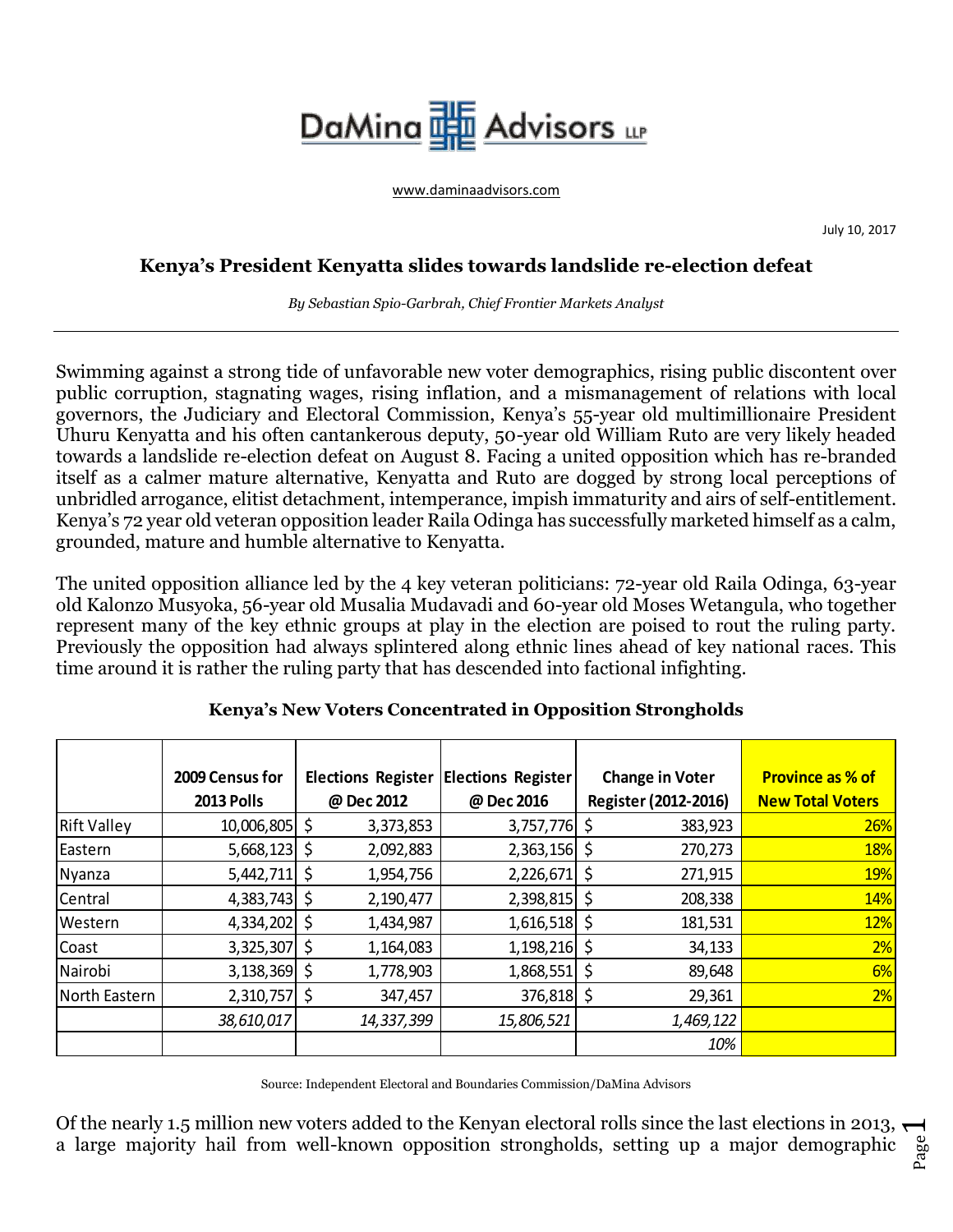challenge to Kenyatta's reelection bid. Electoral violence in the heavily contested Rift Valley is inevitable.

A Kenyatta defeat will follow a growing pattern of youthful incumbents turned out of office in Ghana (2016) and in Nigeria (2015) for much older opposition leaders.

Kenyatta's woes can be categorized into three distinct challenges: political incompetence, rising wage stagnation and a somewhat intemperate personality.

Firstly, Kenyatta and Ruto after winning a disputed election in 2013 have failed to maintain cohesion within their ranks. Both have feuded endlessly with local governors and key local politician especially in the voter rich Rift Valley. According to the country's national electoral commission since the 2013 polls, the national electoral register has increased by 10% in new voters totaling over 1.4 million. However, a majority of these new voters are registered in provinces where the opposition won, such as Nyanza or the Eastern province, or in the highly contested Rift Valley province where the ruling party alliance support base has weakened considerably as Deputy President Ruto has feuded with the powerful Moi family, and the local governor who control the politics of the area. To exploit this opening, opposition leader, Odinga, earlier this year picked Musyoka, a respected politician from the Rift Valley as his running mate.

Secondly, in Kenyan Shilling terms while Kenya's GDP has grown during the Kenyatta years, in inflation adjusted US Dollar terms, the country's real per capita GDP has actually fallen. The real effects of this dichotomy is that while the government points to GDP numbers to argue that the country's economy has performed well and therefore its electoral mandate ought be renewed, in real per capita terms the average Kenyan has witnessed diminished economic welfare under President Kenyatta. Kenya situation, is not unlike what happened in Ghana in 2016 or in Nigeria in 2015 where government's remain focused on large infrastructure projects that boosted overall aggregate GDP numbers, without necessarily boosting consumer spending components of GDP.



Source: UN Stats/DaMina Advisors

Finally, Kenyatta and Ruto's somewhat intemperate personalities have seen them often over-react to was<br>political provocations by the opposition in recent years in ways increasingly seen by many middle class was  $\boldsymbol{\sim}$ Finally, Kenyatta and Ruto's somewhat intemperate personalities have seen them often over-react to